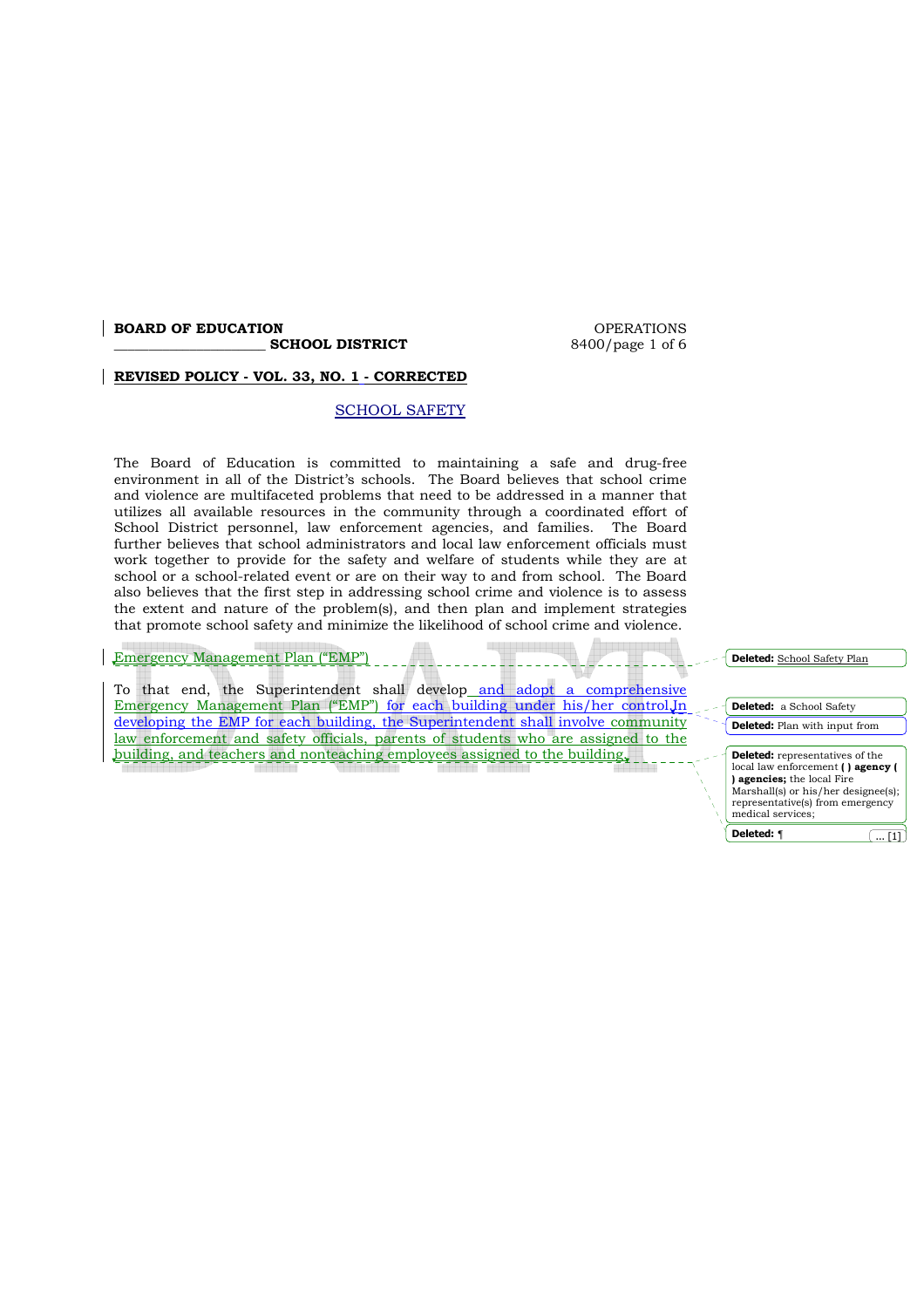#### $\begin{tabular}{ll} \bf \textcolor{red}{\textbf{BOARD OF EDUCATION}} \\ \hline \multicolumn{2}{c}{\textbf{SCHOOL DISTRICT}} \\ \multicolumn{2}{c}{\textbf{SCHOOL DISTRICT}} \\ \end{tabular}$ **\_\_\_\_\_\_\_\_\_\_\_\_\_\_\_\_\_\_\_\_\_\_ SCHOOL DISTRICT** 8400/page 2 of 6

|                        |                                                                                                                                                                                                                                                                                                                                                                                                                    | $\ldots$ [2]                                                                                                                                     |
|------------------------|--------------------------------------------------------------------------------------------------------------------------------------------------------------------------------------------------------------------------------------------------------------------------------------------------------------------------------------------------------------------------------------------------------------------|--------------------------------------------------------------------------------------------------------------------------------------------------|
|                        | In developing the EMP, the Superintendent shall examine the environmental<br>conditions and operations of each building to determine potential hazards to student<br>and staff safety. The Superintendent shall propose operating changes to promote<br>the prevention of potentially dangerous problems and circumstances.<br>The<br>Superintendent shall incorporate remediation strategies into the EMP for any | Deleted: The School Safety Plan<br>shall be comprehensive and<br>consider each school building<br>under the Board's control.                     |
|                        | building where documented safety problems have occurred.                                                                                                                                                                                                                                                                                                                                                           | <b>Deleted:</b> Thereafter, the                                                                                                                  |
| Each EMP will include: |                                                                                                                                                                                                                                                                                                                                                                                                                    | Superintendent shall convene a<br>meeting () annually () every<br><b>three (3) years</b> for the purpose of<br>reviewing the School Safety Plan, |
| A.                     | protocols for addressing serious threats and emergency events that                                                                                                                                                                                                                                                                                                                                                 | and making modifications as<br>deemed necessary and proper;                                                                                      |
|                        | affect the safety of school property, students, employees, or                                                                                                                                                                                                                                                                                                                                                      | identifying additional training that                                                                                                             |
|                        | <u>administrators. These protocols will include appropriate procedures</u>                                                                                                                                                                                                                                                                                                                                         | might be needed; and discussing<br>any other such related matters as                                                                             |
|                        | for responding to these threats and emergencies, such as notifying                                                                                                                                                                                                                                                                                                                                                 | may be deemed to be necessary                                                                                                                    |
|                        | contacting specified emergency<br>enforcement,<br>law<br>response                                                                                                                                                                                                                                                                                                                                                  | by the participants. The<br>Superintendent shall also convene                                                                                    |
|                        | personnel, and alerting parents of affected students;                                                                                                                                                                                                                                                                                                                                                              | a meeting whenever a major                                                                                                                       |
| <b>B.</b>              | a floor plan unique to each floor of the building;                                                                                                                                                                                                                                                                                                                                                                 | modification to a school building<br>requires changes in the<br>procedures outlined in the School                                                |
| C.                     | a site plan that includes all building property and surrounding                                                                                                                                                                                                                                                                                                                                                    | Safety Plan. Participants in this<br>meeting shall include the                                                                                   |
|                        | property; and                                                                                                                                                                                                                                                                                                                                                                                                      | Superintendent; representatives                                                                                                                  |
|                        |                                                                                                                                                                                                                                                                                                                                                                                                                    | of the local law enforcement ()<br>agency () agencies; the local Fire                                                                            |
| D.                     | an emergency contact information sheet.                                                                                                                                                                                                                                                                                                                                                                            | Marshall(s) or his/her designee(s);                                                                                                              |
|                        |                                                                                                                                                                                                                                                                                                                                                                                                                    | representative(s) from emergency                                                                                                                 |
|                        |                                                                                                                                                                                                                                                                                                                                                                                                                    | medical services:                                                                                                                                |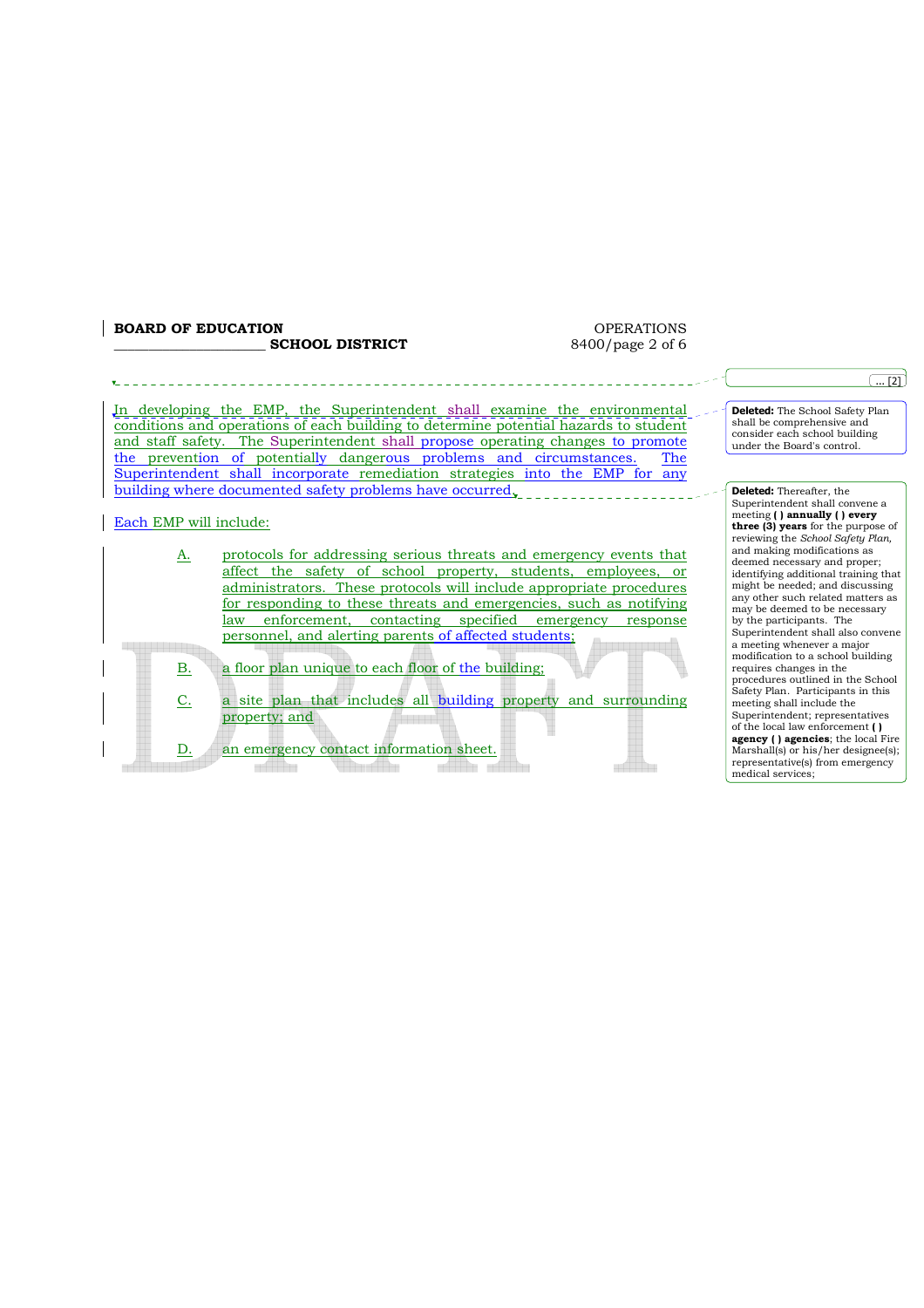### **BOARD OF EDUCATION CONSUMING A REPORT OF EXAMPLE A** SOFTER A REPORT OF EXAMPLE A REPORT OF EXAMPLE A REPORT OF EXAMPLE A REPORT OF EXAMPLE A REPORT OF EXAMPLE A REPORT OF EXAMPLE A REPORT OF EXAMPLE A REPORT OF EXAMPLE

**SCHOOL DISTRICT** 8400/page 3 of 6

The Superintendent shall prepare and conduct at least one annual emergency management test, in accordance with rules adopted by the Ohio Department of Education (ODE). By July 1st of every year, the Superintendent shall review the adopted EMPs and certify in writing to the ODE that the EMPs are current and accurate.

The Superintendent shall submit an electronic copy of each current and adopted EMP to the ODE not less than once every three (3) years, whenever a major modification to the building requires changes to the procedures outlined in the EMP, and whenever the information on the emergency contact information sheet changes. No later than the date prescribed by ODE, the Superintendent shall also file a copy of the current, adopted EMP with the following:

- A. each law enforcement agency that has jurisdiction over the school building, and <u> Liberatu</u>
	- B. upon request, the local fire department, emergency medical service organization, and county emergency management agency serving the area in which the building is located

The Superintendent will also file copies of the EMP with the above agencies within ten (10) days of the adoption of a revised EMP.

The EMP is not a public record.

The Board shall grant access to each school building to law enforcement personnel and any local fire department, emergency medical service organization, and/or county emergency management agency that has requested a copy of the EMP, to enable such personnel and entities to conduct training sessions for responding to threats and emergency events affecting the School District and/or a school building. Such access shall be provided outside of student instructional hours and the Superintendent or designee shall be present in the building during the training sessions.

Prior to the opening day of each school year, the Superintendent shall inform each enrolled student and the student's parent of the procedures to be used to notify parents in the event of an emergency or a serious threat to safety. Also, see Policy 8420 – Emergency Situations at School.

**Deleted:** ¶

**Deleted:** Upon approval and adoption of the

 $\overline{.131}$ 

**Deleted:** School Safety Plan **Deleted:** by the Board, the

**Deleted:** such Plan and a blueprint of each building

**Deleted:** school district

**Deleted:** Additionally, the Superintendent shall file a copy of the School Safety Plan and a copy of each building floor plan with the Attorney General, who will post the information on the Ohio Law Enforcement Gateway. If the Board revises the School Safety Plan, building blueprint or building floor plan, it shall file a copy of such revised document with the above-referenced entities within ninety-one (91) days of the Board's adoption of the revision.¶ ¶ Copies of the School Safety Plan **Deleted:** and blueprints shall not be considered **Deleted:** s, however, building floor

plans are subject to public .<br>disclosure.

**Deleted:** in order

**Deleted:** an employee of the Board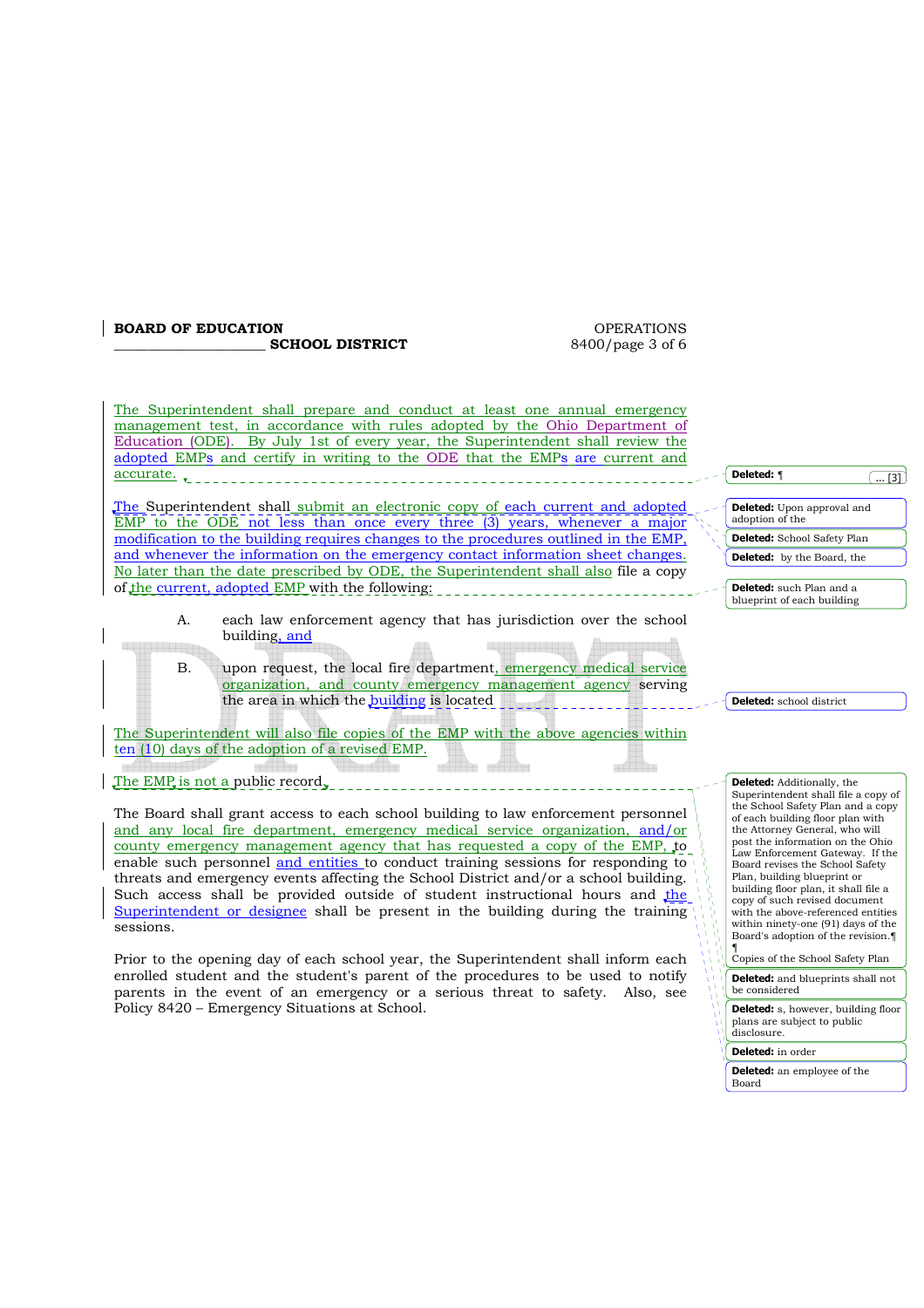#### **BOARD OF EDUCATION**<br> **SCHOOL DISTRICT** 6400/page 4 of 6 SCHOOL DISTRICT

#### Safe and Drug Free Schools

As a part of the EMP, the Board shall verify that it has procedures in place for keeping schools safe and drug-free that include (see also, Form 8330 F15 entitled Checklist of Policies and Guidelines Addressing No Child Left Behind Act of 2001):

- A. appropriate and effective school discipline policies that prohibit disorderly conduct, the illegal possession of weapons and the illegal use, possession, distribution, and sale of tobacco, alcohol, and other drugs by students;
- B. security procedures at school and while students are on the way to and from school;
- C. prevention activities that are designed to maintain safe, disciplined and drug-free environments;
- D. a code of conduct or policy for all students that clearly states the responsibilities of students, teachers, and administrators in maintaining a classroom environment that:
	- 1. allows a teacher to communicate effectively to all students in the class; **The of the nille** ni ser
	- 2. allows all students in the class the opportunity to learn;
	- 3. has consequences that are fair, and developmentally appropriate;
	- 4. considers the student and the circumstances of the situation; and
	- 5. is enforced accordingly.

#### **Persistently Dangerous Schools**

e e de la f

The Board recognizes that State and Federal law requires that the District report annually incidents which meet the statutory definition of violent criminal offenses that occur in a school, on school grounds, on a school conveyance, or at a school-sponsored activity. It is further understood that the State Department of Education will then use this data to determine whether or not a school is considered "persistently dangerous" as defined by State policy.

**Deleted:** School Safety Plan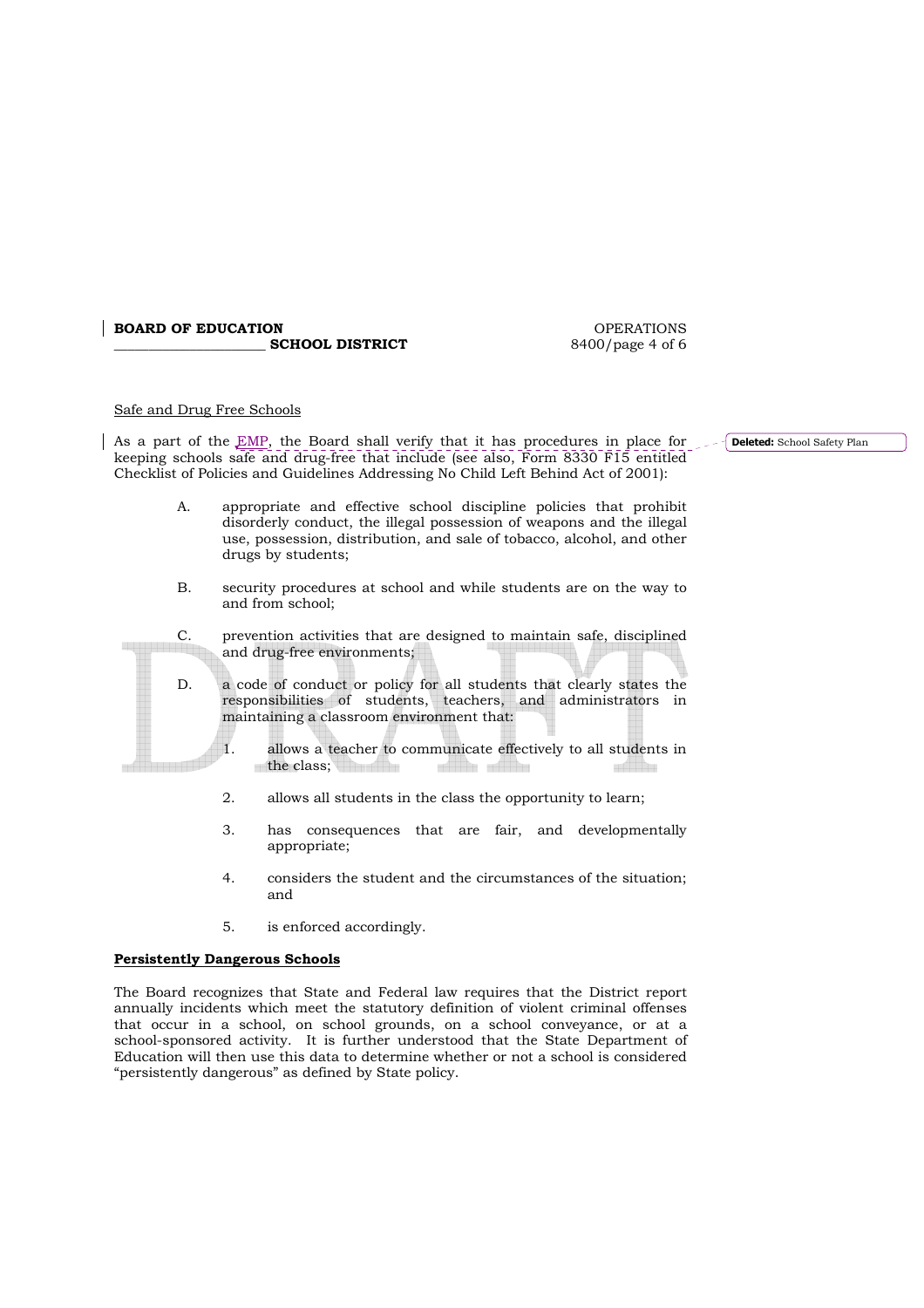## **BOARD OF EDUCATION DECALL ASSESSED ASSESSED ASSESSED ASSESSED ASSESSED ASSESSED ASSESSED ASSESSED ASSESSED ASSESSED ASSESSED ASSESSED ASSESSED AND LODGED AT A LOCAL AND LODGED AT A LOCAL AND LODGED AT A LOCAL AND LODGED**

**SCHOOL DISTRICT** 8400/page 5 of 6

Pursuant to the Board's stated intent to provide a safe school environment, the school administrators are expected to respond appropriately to any and all violations of the Student Code of Conduct, especially those of a serious, violent nature. In any year where the number of reportable incidents of violent criminal offenses in any school exceed the threshold number established in State policy, the Superintendent shall

- ( ) discuss this at the annual meeting for the purpose of reviewing the **EMP** so that a plan of corrective action can be developed and implemented in an effort to reduce the number of these incidents in the subsequent year.
- $(X)$  convene a meeting of the building administrator, representative(s) of the local law enforcement **( ) agency (X) agencies**, and any other individuals deemed appropriate for the purpose of developing a plan of corrective action that can be implemented in an effort to reduce the number of these incidents in the subsequent year.

The Superintendent shall make a report to the Board about this plan of corrective action and shall recommend approval and adoption of it.

In the unexpected event that the number of reportable incidents in three (3) consecutive school years exceeds the statutory threshold and the school is identified as persistently dangerous, students attending the school shall have the choice option as provided in Policy 5113.02 and AG 5113.02.

In addition, the Superintendent shall

- ( ) discuss the school's designation as a persistently dangerous school at the annual meeting for the purpose of reviewing the EMP so that a plan of corrective action can be developed and implemented in an effort to reduce the number of these incidents in the subsequent year.
- $(X)$  convene a meeting of the building administrator, representative(s) of the local law enforcement **( ) agency (X) agencies**, and any other individuals deemed appropriate for the purpose of developing a plan of corrective action that can be implemented in an effort to reduce the number of these incidents in the subsequent year.

**Deleted:** *School Safety Plan*

**Deleted:** *School Safety Plan*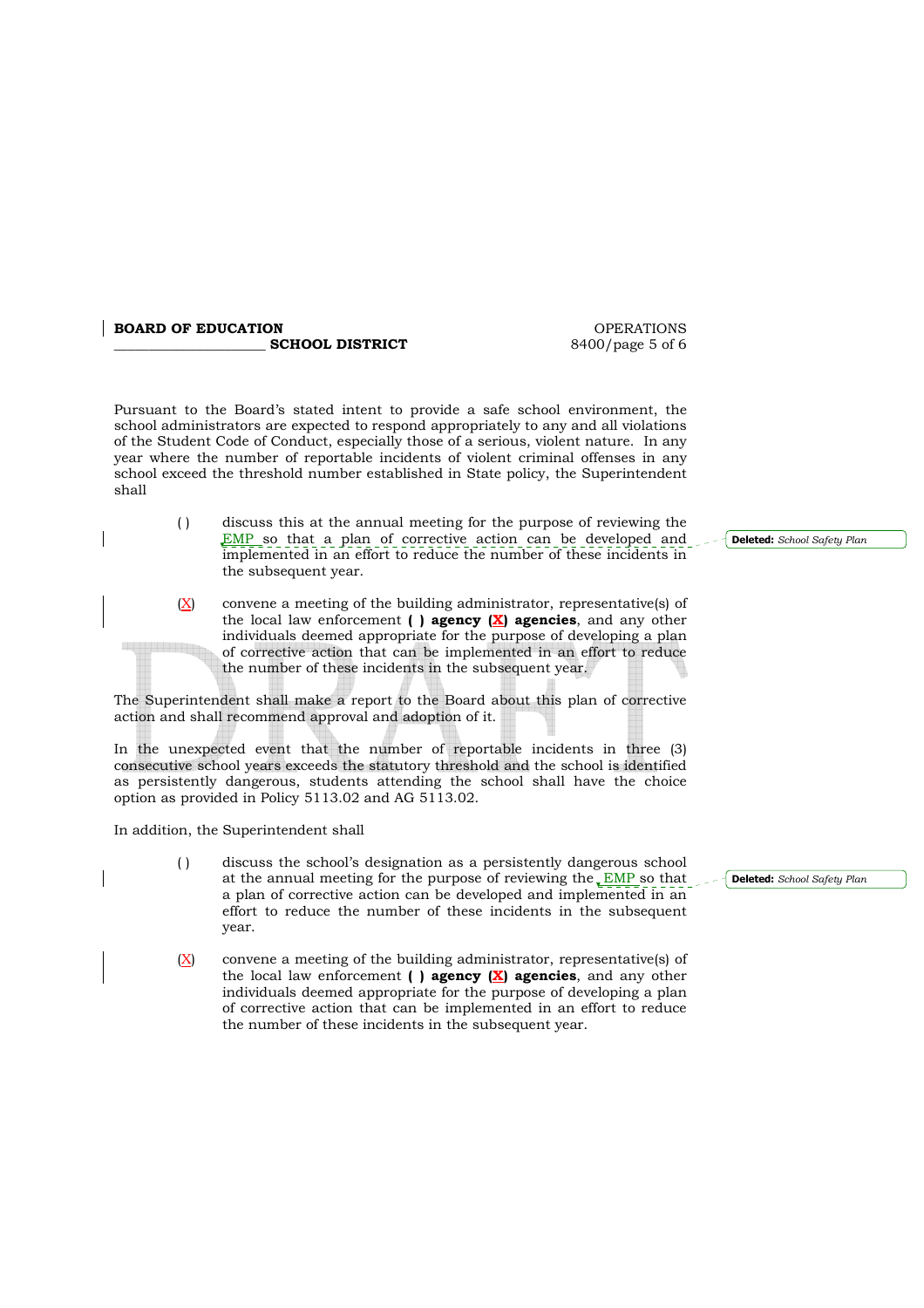# **BOARD OF EDUCATION SCHOOL DISTRICT** 6400/page 6 of 6

**\_\_\_\_\_\_\_\_\_\_\_\_\_\_\_\_\_\_\_\_\_\_ SCHOOL DISTRICT** 8400/page 6 of 6

[ ] If a school in a neighboring district is identified as persistently dangerous and there is not another school in that district, the District will admit students from that school in accordance with Board Policy 5113.02.

#### **Victims of Violent Crime**

The Board further recognizes that, despite the diligent efforts of school administrators and staff to provide a safe school environment, an individual student may be a victim of a violent crime in a school, on school grounds, on a school conveyance, or at a school-sponsored activity. In accordance with Federal and State law the parents of the eligible student shall have the choice options provided by Policy 5113.02 and AG 5113.02.